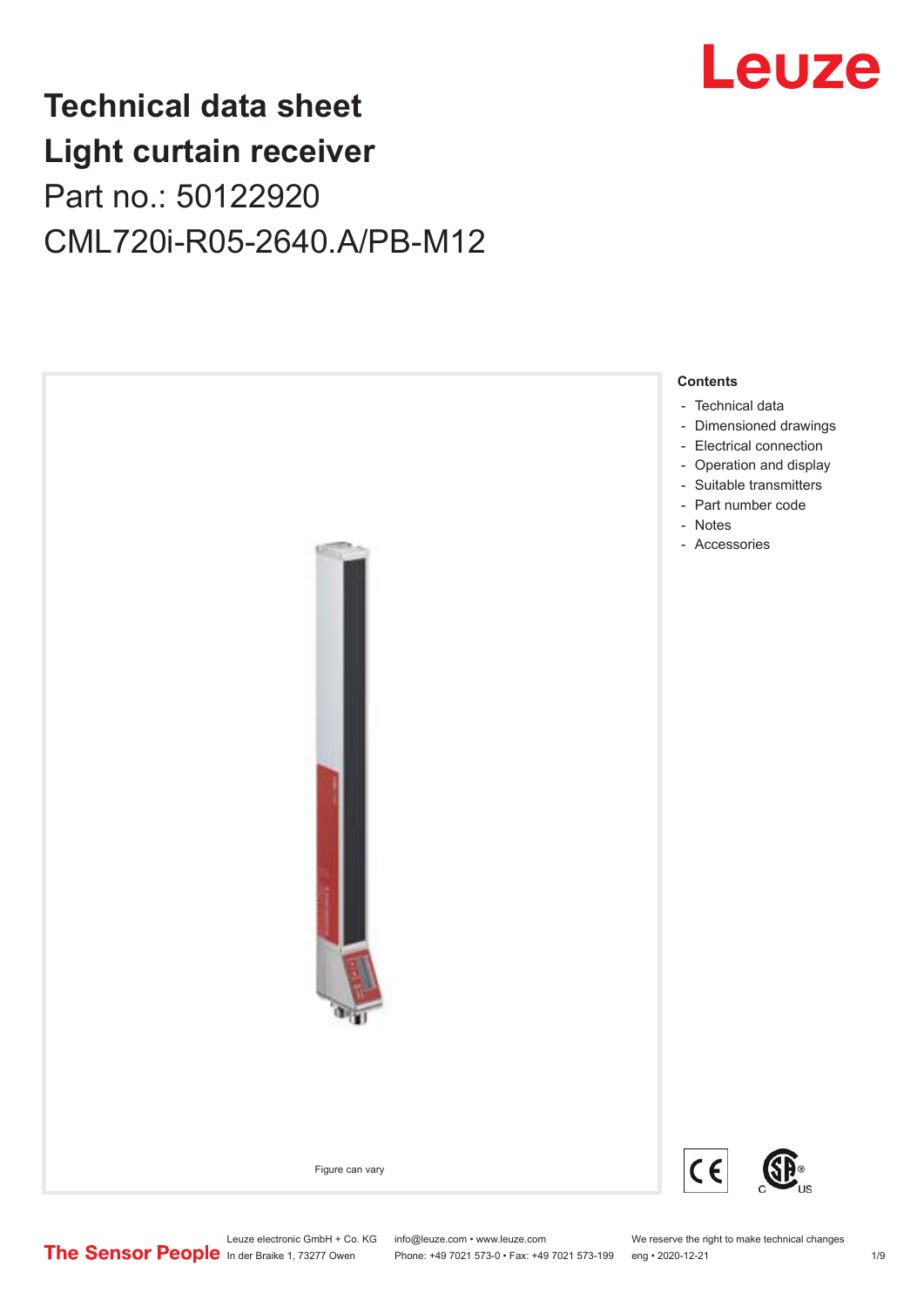### <span id="page-1-0"></span>**Technical data**

# **Leuze**

| <b>Basic data</b>                              |                                                                                                             |
|------------------------------------------------|-------------------------------------------------------------------------------------------------------------|
| Series                                         | 720                                                                                                         |
| <b>Operating principle</b>                     | Throughbeam principle                                                                                       |
| Device type                                    | Receiver                                                                                                    |
| <b>Contains</b>                                | 2x BT-NC sliding block                                                                                      |
| <b>Application</b>                             | Object measurement                                                                                          |
| <b>Special version</b>                         |                                                                                                             |
| <b>Special version</b>                         | Crossed-beam scanning                                                                                       |
|                                                | Diagonal-beam scanning                                                                                      |
|                                                | Parallel-beam scanning                                                                                      |
|                                                |                                                                                                             |
| <b>Optical data</b>                            |                                                                                                             |
| <b>Operating range</b>                         | Guaranteed operating range                                                                                  |
| <b>Operating range</b>                         | $0.13.5$ m                                                                                                  |
| <b>Operating range limit</b>                   | Typical operating range                                                                                     |
| <b>Operating range limit</b>                   | 0.14.5m                                                                                                     |
| <b>Measurement field length</b>                | 2,640 mm                                                                                                    |
| <b>Number of beams</b>                         | 528 Piece(s)                                                                                                |
| Beam spacing                                   | 5 <sub>mm</sub>                                                                                             |
|                                                |                                                                                                             |
| Measurement data                               |                                                                                                             |
| Minimum object diameter                        | $10 \text{ mm}$                                                                                             |
| <b>Electrical data</b>                         |                                                                                                             |
| <b>Protective circuit</b>                      | Polarity reversal protection                                                                                |
|                                                | Short circuit protected                                                                                     |
|                                                | <b>Transient protection</b>                                                                                 |
|                                                |                                                                                                             |
| Performance data                               |                                                                                                             |
| Supply voltage $U_{B}$                         | 18  30 V, DC                                                                                                |
| <b>Residual ripple</b>                         | 0  15 %, From $U_{\rm B}$                                                                                   |
| <b>Open-circuit current</b>                    | 0  435 mA, The specified values refer<br>to the entire package consisting of trans-<br>mitter and receiver. |
|                                                |                                                                                                             |
| Inputs/outputs selectable                      |                                                                                                             |
| Output current, max.                           | 100 mA                                                                                                      |
| Input resistance                               | $6,000 \Omega$                                                                                              |
| Number of inputs/outputs selectable 2 Piece(s) |                                                                                                             |
| Type                                           | Inputs/outputs selectable                                                                                   |
| Voltage type, outputs                          | DC                                                                                                          |
| Switching voltage, outputs                     | Typ. $U_R / 0 V$                                                                                            |
| Voltage type, inputs                           | DC                                                                                                          |
| Switching voltage, inputs                      | high: ≥6V                                                                                                   |
|                                                | $low: 4V$                                                                                                   |
|                                                |                                                                                                             |
| Input/output 1                                 |                                                                                                             |
| Activation/disable delay                       | 1 <sub>ms</sub>                                                                                             |
| <b>Timing</b>                                  |                                                                                                             |
| Cycle time                                     | 16.24 ms                                                                                                    |
| Response time per beam                         | 30 µs                                                                                                       |
| <b>Interface</b>                               |                                                                                                             |
|                                                |                                                                                                             |
| Type                                           | PROFIBUS DP                                                                                                 |
| <b>PROFIBUS DP</b>                             |                                                                                                             |
| <b>Function</b>                                | Process                                                                                                     |

| <b>Service interface</b>                  |                                                      |
|-------------------------------------------|------------------------------------------------------|
| Type                                      | IO-Link                                              |
|                                           |                                                      |
| <b>IO-Link</b>                            |                                                      |
| <b>Function</b>                           | Configuration via software                           |
|                                           | Service                                              |
| <b>Connection</b>                         |                                                      |
| <b>Number of connections</b>              | 2 Piece(s)                                           |
| <b>Plug outlet</b>                        | Axial                                                |
|                                           |                                                      |
| <b>Connection 1</b><br><b>Function</b>    |                                                      |
|                                           | Configuration interface<br>Connection to transmitter |
|                                           |                                                      |
|                                           | Signal IN<br>Signal OUT                              |
|                                           | Voltage supply                                       |
| <b>Type of connection</b>                 | Connector                                            |
| <b>Thread size</b>                        | M <sub>12</sub>                                      |
| Type                                      | Male                                                 |
| <b>Material</b>                           | Metal                                                |
| No. of pins                               | 8-pin                                                |
| Encoding                                  | A-coded                                              |
|                                           |                                                      |
| <b>Connection 2</b>                       |                                                      |
| <b>Function</b>                           | <b>BUS IN</b>                                        |
|                                           | <b>BUS OUT</b>                                       |
| <b>Type of connection</b>                 | Connector                                            |
| <b>Thread size</b>                        | M <sub>12</sub>                                      |
| Type                                      | Female                                               |
| <b>Material</b>                           | Metal                                                |
| No. of pins                               | $5 - pin$                                            |
| Encoding                                  | B-coded                                              |
| Mechanical data                           |                                                      |
| Design                                    | Cubic                                                |
| Dimension (W x H x L)                     | 29 mm x 35.4 mm x 2,715 mm                           |
| <b>Housing material</b>                   | Metal                                                |
| <b>Metal housing</b>                      | Aluminum                                             |
| Lens cover material                       | Plastic                                              |
| Net weight                                | $2,700$ g<br>Silver                                  |
| <b>Housing color</b><br>Type of fastening | Groove mounting                                      |
|                                           | Via optional mounting device                         |
|                                           |                                                      |
| <b>Operation and display</b>              |                                                      |
| Type of display                           | LED                                                  |
|                                           | OLED display                                         |
| <b>Number of LEDs</b>                     | 2 Piece(s)                                           |
| Type of configuration                     | Software                                             |
|                                           | Teach-in                                             |
| <b>Operational controls</b>               | Membrane keyboard                                    |
| <b>Environmental data</b>                 |                                                      |
| Ambient temperature, operation            | $-3060 °C$                                           |
| Ambient temperature, storage              | $-40$ 70 °C                                          |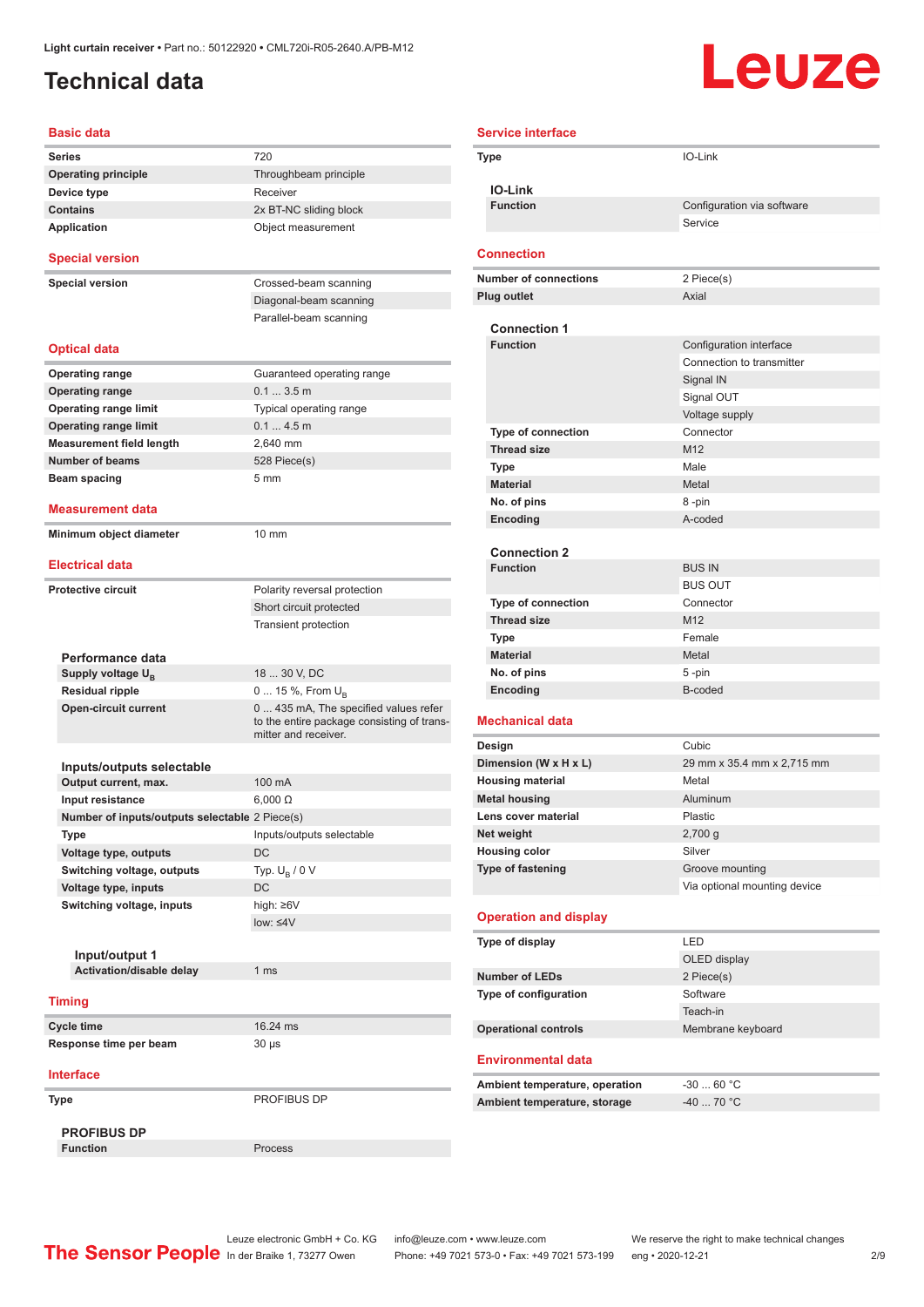## **Technical data**

## Leuze

#### **Certifications**

| Degree of protection     | IP 65         |
|--------------------------|---------------|
| <b>Protection class</b>  | Ш             |
| <b>Certifications</b>    | c CSA US      |
| <b>Standards applied</b> | IEC 60947-5-2 |
|                          |               |

#### **Classification**

| <b>Customs tariff number</b> | 90314990 |
|------------------------------|----------|
| eCl@ss 5.1.4                 | 27270910 |
| eCl@ss 8.0                   | 27270910 |
| eCl@ss 9.0                   | 27270910 |
| eCl@ss 10.0                  | 27270910 |
| eCl@ss 11.0                  | 27270910 |
| <b>ETIM 5.0</b>              | EC002549 |
| <b>ETIM 6.0</b>              | EC002549 |
| <b>ETIM 7.0</b>              | EC002549 |
|                              |          |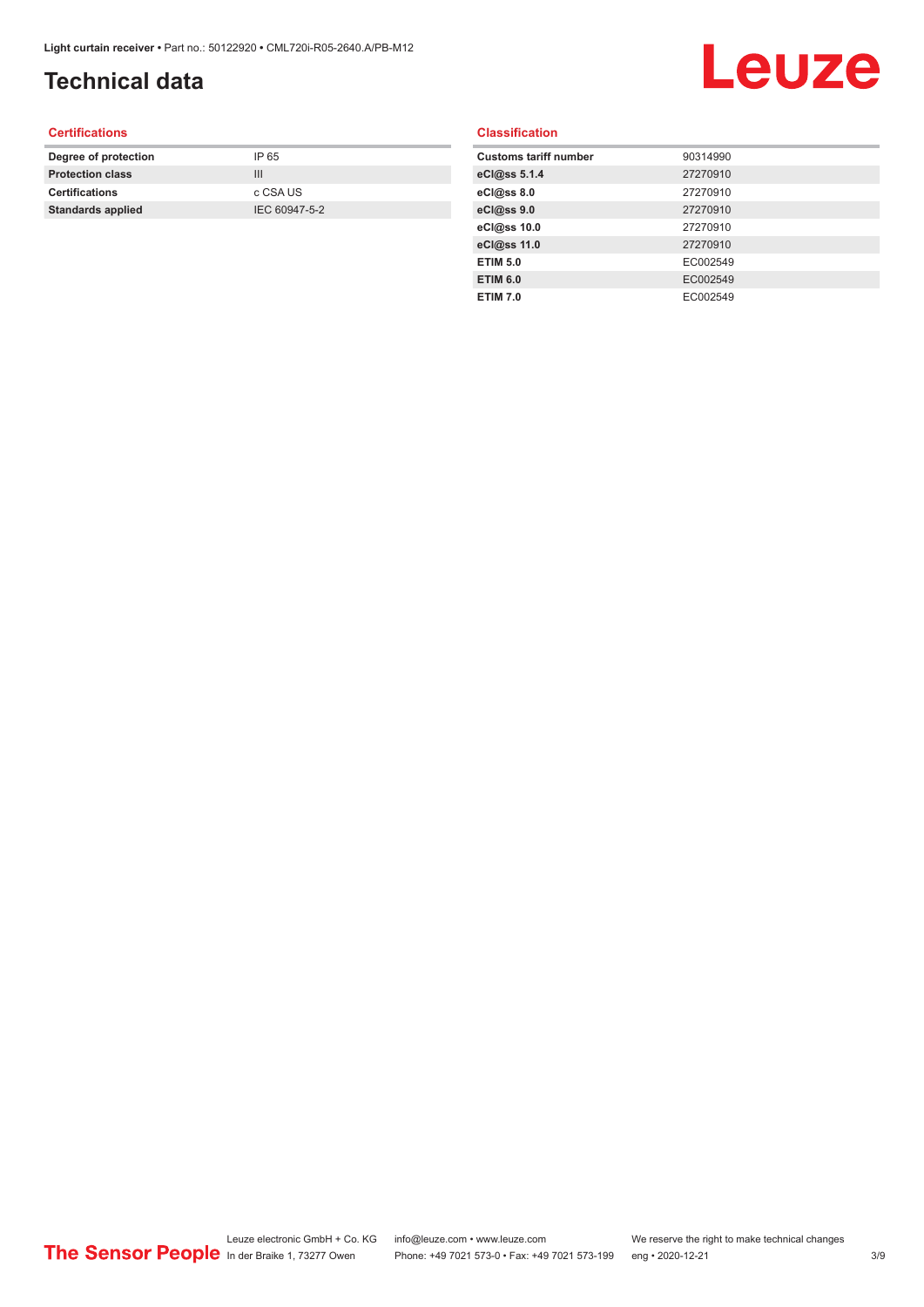#### <span id="page-3-0"></span>**Dimensioned drawings**

All dimensions in millimeters



A Beam spacing 5 mm

G Fastening groove

- B Measurement field length 2640 mm
- F M6 thread
- R Receiver
	- Y 2.5 mm

T Transmitter

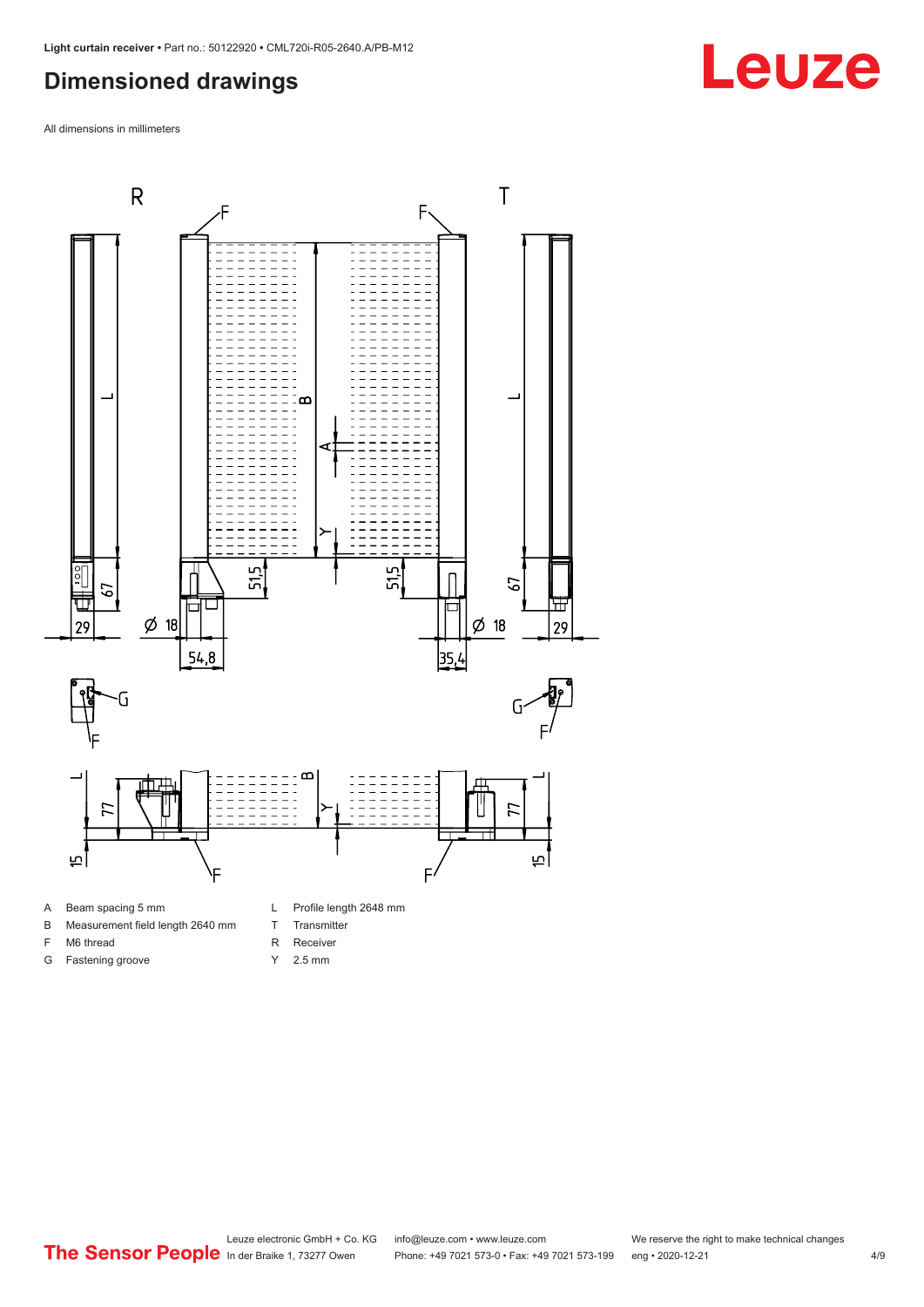#### <span id="page-4-0"></span>**Dimensioned drawings**





## **Electrical connection**

**Connection 1**

| <b>Function</b>    | Configuration interface   |
|--------------------|---------------------------|
|                    | Connection to transmitter |
|                    | Signal IN                 |
|                    | Signal OUT                |
|                    | Voltage supply            |
| Type of connection | Connector                 |
| <b>Thread size</b> | M12                       |
| <b>Type</b>        | Male                      |
| <b>Material</b>    | Metal                     |
| No. of pins        | 8-pin                     |
| Encoding           | A-coded                   |

#### **Pin Pin assignment**

|                | $V +$            |  |  |
|----------------|------------------|--|--|
| $\overline{2}$ | I/O <sub>1</sub> |  |  |
| 3              | <b>GND</b>       |  |  |
| $\overline{4}$ | IO-Link          |  |  |
| 5              | I/O <sub>2</sub> |  |  |
| 6              | RS 485 Tx+       |  |  |
|                | RS 485 Tx+       |  |  |
| 8              | <b>FE/SHIELD</b> |  |  |
|                |                  |  |  |



#### **Connection 2**

| <b>Function</b>    | <b>BUS IN</b>  |
|--------------------|----------------|
|                    | <b>BUS OUT</b> |
| Type of connection | Connector      |
| <b>Thread size</b> | M12            |
| <b>Type</b>        | Female         |
| <b>Material</b>    | Metal          |
| No. of pins        | $5$ -pin       |
| Encoding           | B-coded        |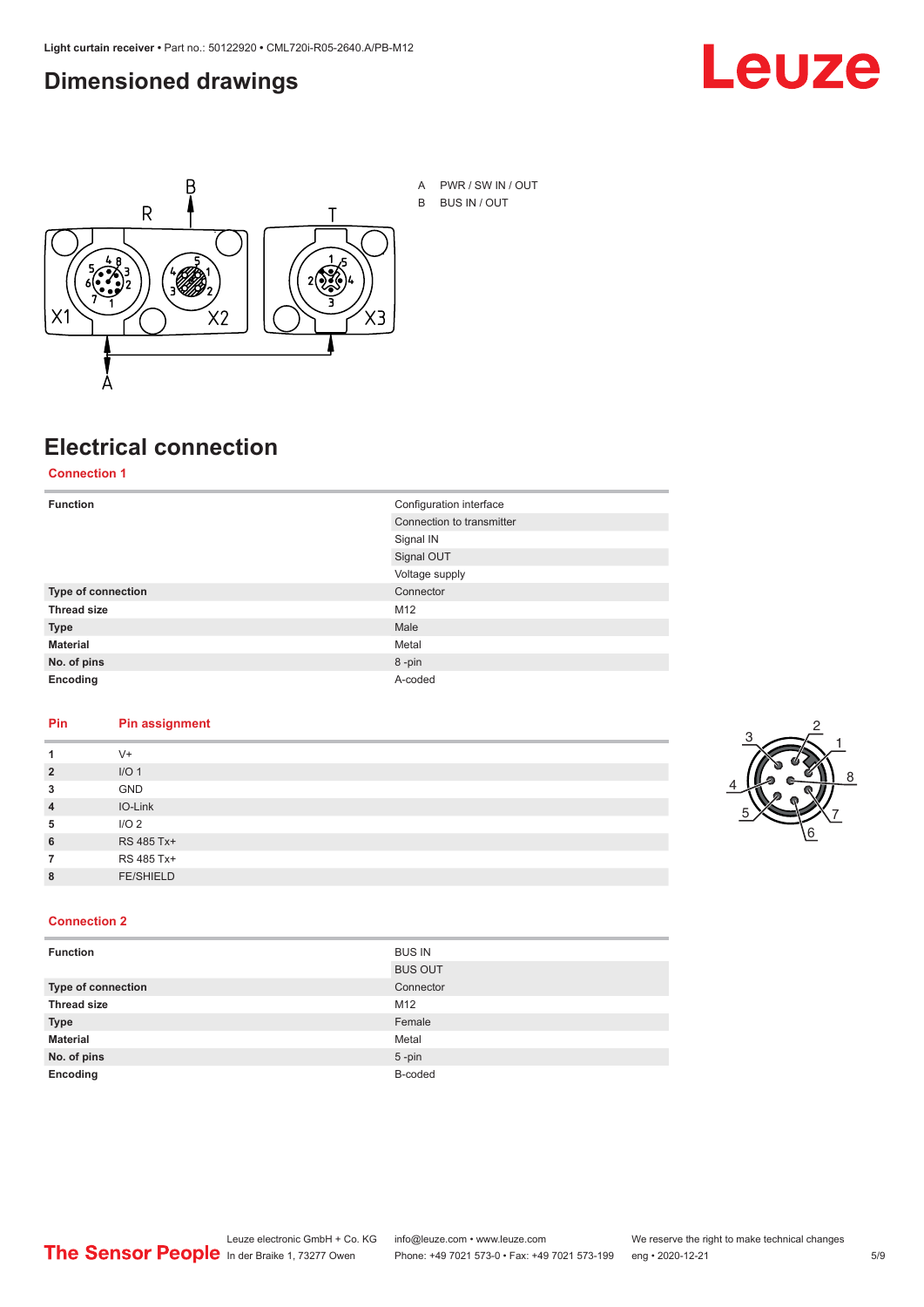## <span id="page-5-0"></span>**Electrical connection**

#### **Pin Pin assignment 1** V+ **2** Tx-**3** PB GND **4** Tx+ **5** FE/SHIELD 3 2 1 5 4

## **Operation and display**

| <b>LED</b>     | <b>Display</b>           | <b>Meaning</b>                         |
|----------------|--------------------------|----------------------------------------|
|                | Green, continuous light  | Operational readiness                  |
|                | Green, flashing          | Teach / error                          |
| $\overline{2}$ | Yellow, continuous light | Light path free, with function reserve |
|                | Yellow, flashing         | No function reserve                    |
|                | Off                      | Object detected                        |

#### **Suitable transmitters**

| Part no. | <b>Designation</b>         | <b>Article</b>               | <b>Description</b>                                                      |
|----------|----------------------------|------------------------------|-------------------------------------------------------------------------|
| 50119400 | CML720i-T05-<br>2640.A-M12 | Light curtain<br>transmitter | Operating range: 0.1  3.5 m<br>Connection: Connector, M12, Axial, 5-pin |

#### **Part number code**

Part designation: **CML7XXi-YZZ-AAAA.BCCCDDD-EEEFFF**

| <b>CML</b>   | <b>Operating principle</b><br>Measuring light curtain                                                                                     |
|--------------|-------------------------------------------------------------------------------------------------------------------------------------------|
| 7XXi         | <b>Series</b><br>720i: 720i series<br>730i: 730i series                                                                                   |
| Y            | Device type<br>T: transmitter<br>R: receiver                                                                                              |
| <b>ZZ</b>    | <b>Beam spacing</b><br>$05:5$ mm<br>10:10 mm<br>20:20 mm<br>40:40 mm                                                                      |
| <b>AAAA</b>  | Measurement field length [mm], dependent on beam spacing                                                                                  |
| B            | Equipment<br>A: connector outlet, axial<br>R: rear connector outlet                                                                       |
| $_{\rm ccc}$ | Interface<br>L: IO-Link<br>/CN: CANopen<br>/PB: PROFIBUS<br>/PN: PROFINET<br>/CV: Analog current and voltage output<br>/D3: RS 485 Modbus |

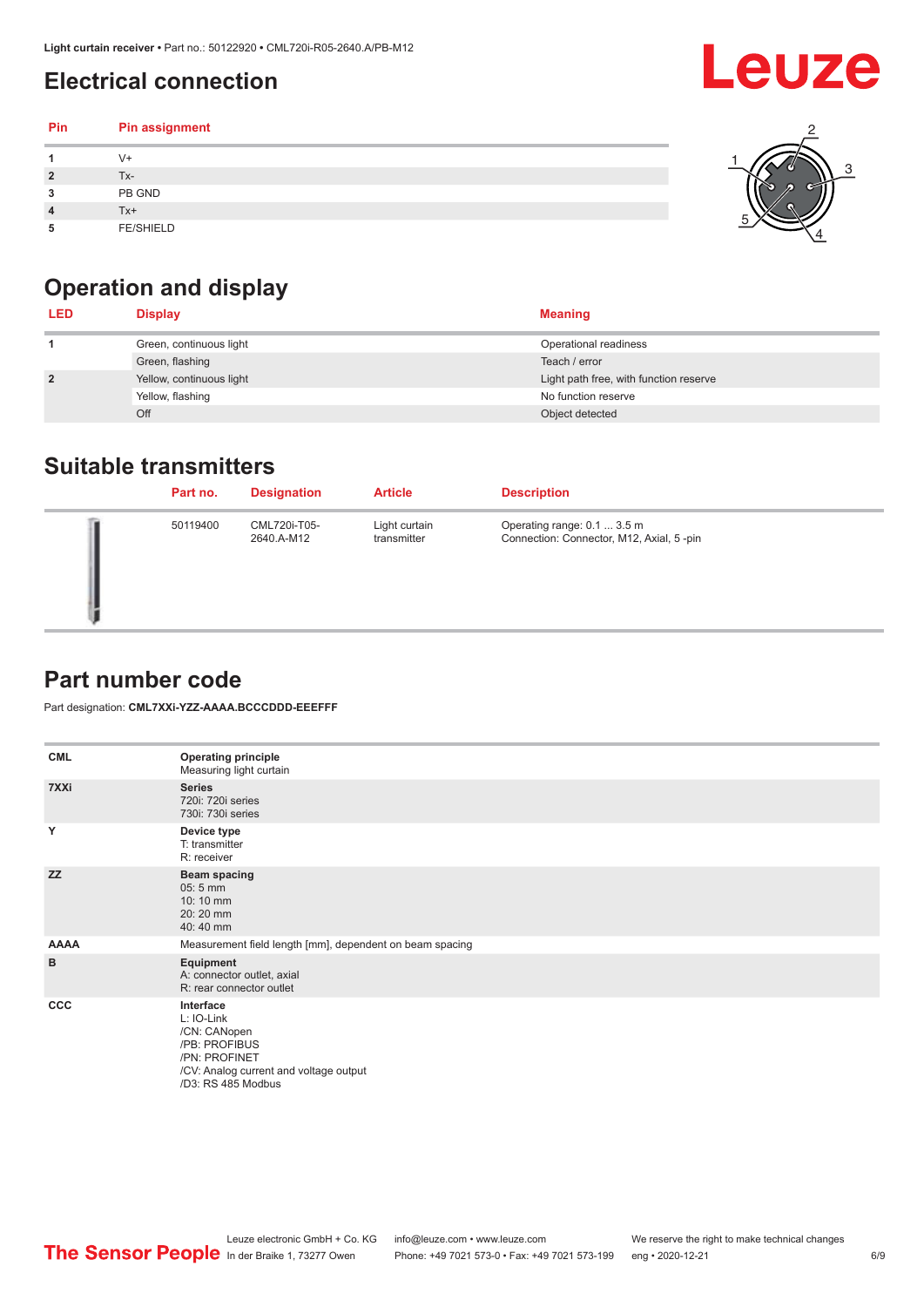#### <span id="page-6-0"></span>**Part number code**



| <b>DDD</b> | <b>Special equipment</b><br>-PS: Power Setting                                                  |
|------------|-------------------------------------------------------------------------------------------------|
| <b>EEE</b> | <b>Electrical connection</b><br>M12: M12 connector                                              |
| <b>FFF</b> | -EX: Explosion protection                                                                       |
|            |                                                                                                 |
|            | <b>Note</b>                                                                                     |
|            | $\&$ A list with all available device types can be found on the Leuze website at www.leuze.com. |

#### **Notes**

| $\%$ The product may only be put into operation by competent persons.<br>₿ Only use the product in accordance with its intended use. | $\%$ This product is not a safety sensor and is not intended as personnel protection. |
|--------------------------------------------------------------------------------------------------------------------------------------|---------------------------------------------------------------------------------------|



#### **For UL applications:**

ª For UL applications, use is only permitted in Class 2 circuits in accordance with the NEC (National Electric Code). ª These proximity switches shall be used with UL Listed Cable assemblies rated 30V, 0.5A min, in the field installation, or equivalent (categories: CYJV/ CYJV7 or PVVA/PVVA7)

#### **Accessories**

## Connection technology - Connection cables

|        | Part no. | <b>Designation</b>     | <b>Article</b>   | <b>Description</b>                                                                                                                                         |
|--------|----------|------------------------|------------------|------------------------------------------------------------------------------------------------------------------------------------------------------------|
| 2<br>W | 50132079 | KD U-M12-5A-V1-<br>050 | Connection cable | Connection 1: Connector, M12, Axial, Female, A-coded, 5-pin<br>Connection 2: Open end<br>Shielded: No<br>Cable length: 5,000 mm<br>Sheathing material: PVC |

#### Connection technology - Y distribution cables

|             |   | Part no. | <b>Designation</b>          | <b>Article</b>        | <b>Description</b>                                                                                                                                                                                                                                                                                  |
|-------------|---|----------|-----------------------------|-----------------------|-----------------------------------------------------------------------------------------------------------------------------------------------------------------------------------------------------------------------------------------------------------------------------------------------------|
| 圔<br>⋿<br>٣ | ø | 50118183 | K-Y1 M12A-5m-<br>M12A-S-PUR | Interconnection cable | Connection 1: Connector, M12, Axial, Female, A-coded, 5-pin<br>Connection 2: Connector, M12, Axial, Male, A-coded, 5-pin<br>Connection 3: Connector, M12, Axial, Female, A-coded, 8-pin<br>Shielded: Yes<br>Cable length fork 1: 5,000 mm<br>Cable length fork 2: 150 mm<br>Sheathing material: PUR |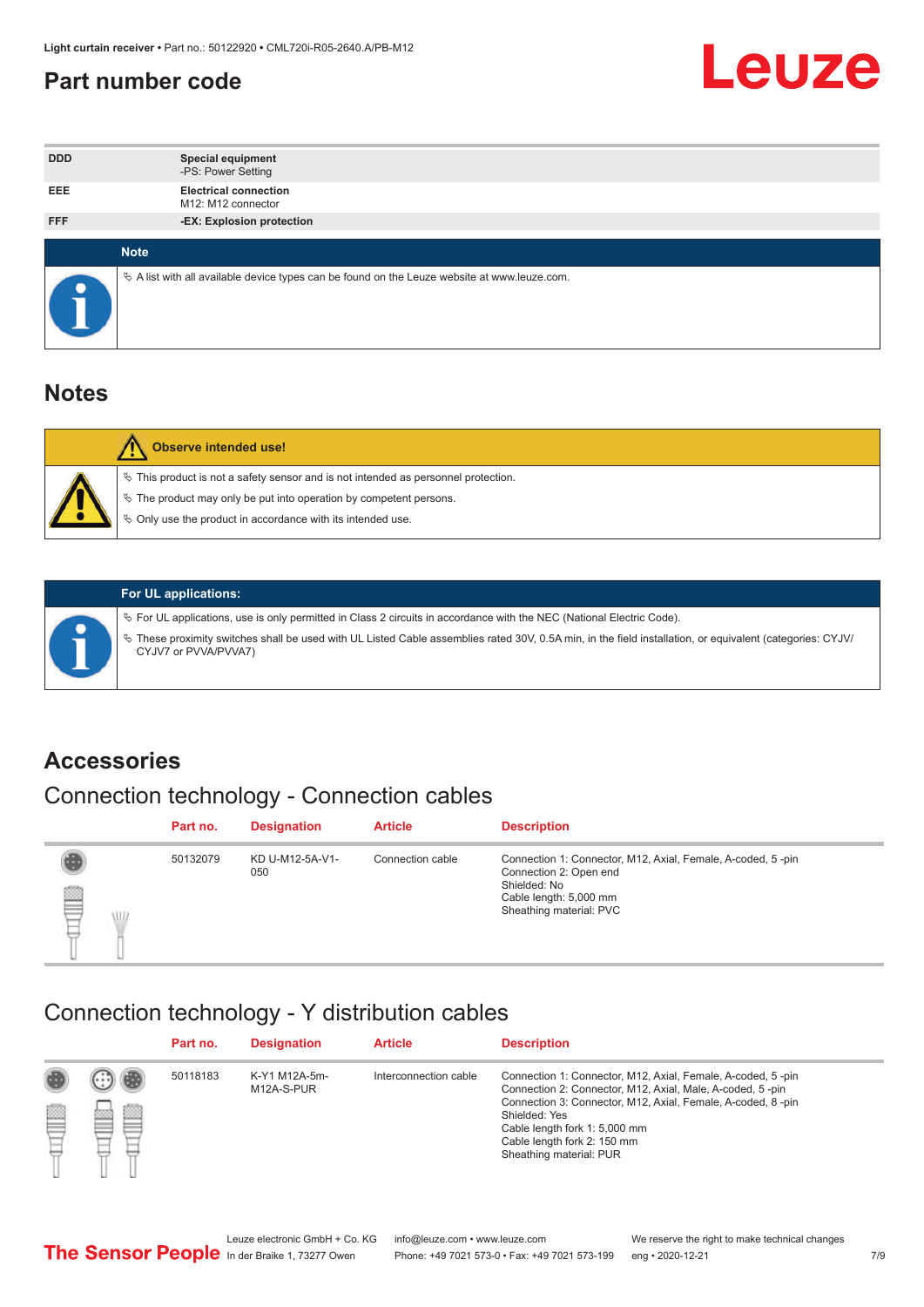#### **Accessories**

## **Leuze**

|   |        | Part no. | <b>Designation</b>           | <b>Article</b>        | <b>Description</b>                                                                                                                                                                                                                                                                             |
|---|--------|----------|------------------------------|-----------------------|------------------------------------------------------------------------------------------------------------------------------------------------------------------------------------------------------------------------------------------------------------------------------------------------|
| 您 | ×<br>一 | 50123265 | K-YPB M12A-5m-<br>M12A-S-PUR | Interconnection cable | Suitable for interface: PROFIBUS DP<br>Connection 1: Connector, M12, Axial, Male, B-coded, 5-pin<br>Connection 2: Cable with connector, M12, Axial, Female, B-coded, 5-pin<br>Connection 3: Cable with connector, M12, Axial, Male, B-coded, 5-pin<br>Shielded: Yes<br>Sheathing material: PUR |

#### Mounting technology - Mounting brackets

|                                                 | Part no. | <b>Designation</b> | <b>Article</b>      | <b>Description</b>                                                                                                                                                                                                        |
|-------------------------------------------------|----------|--------------------|---------------------|---------------------------------------------------------------------------------------------------------------------------------------------------------------------------------------------------------------------------|
| $\frac{1}{2} \sum_{n=1}^{\infty} \frac{1}{n^2}$ | 50142900 | BT 700M.5-2SET     | Mounting device set | Design of mounting device: Bracket mounting<br>Fastening, at system: Through-hole mounting, T slotted hole<br>Mounting bracket, at device: Screw type, Sliding block<br>Type of mounting device: Rigid<br>Material: Steel |

### Mounting technology - Swivel mounts

| Part no. | <b>Designation</b> | <b>Article</b>       | <b>Description</b>                                                                                                                                          |
|----------|--------------------|----------------------|-------------------------------------------------------------------------------------------------------------------------------------------------------------|
| 429046   | <b>BT-2R1</b>      | Mounting bracket set | Fastening, at system: Through-hole mounting<br>Mounting bracket, at device: Clampable<br>Type of mounting device: Turning, 360°<br>Material: Metal, Plastic |

#### Configuration devices

| Part no. | <b>Designation</b>             | <b>Article</b>  | <b>Description</b>                                                       |
|----------|--------------------------------|-----------------|--------------------------------------------------------------------------|
| 50121098 | SET MD12-US2-IL1.1<br>$+$ Zub. | Diagnostics set | Interface: USB<br>Connections: 2 Piece(s)<br>Degree of protection: IP 20 |

#### Services

| Part no. | <b>Designation</b> | <b>Article</b>   | <b>Description</b>                                                                                                                                                                                                                                                                                                                                                                                                              |
|----------|--------------------|------------------|---------------------------------------------------------------------------------------------------------------------------------------------------------------------------------------------------------------------------------------------------------------------------------------------------------------------------------------------------------------------------------------------------------------------------------|
| S981001  | CS10-S-110         | Start-up support | Details: Performed at location of customer's choosing, duration: max. 10<br>hours.<br>Conditions: Devices and connection cables are already mounted, price not<br>including travel costs and, if applicable, accommodation expenses.<br>Restrictions: No mechanical (mounting) and electrical (wiring) work<br>performed, no changes (attachments, wiring, programming) to third-party<br>components in the nearby environment. |
| S981005  | CS10-T-110         | Product training | Details: Location and content to be agreed upon, duration: max. 10 hours.<br>Conditions: Price not including travel costs and, if applicable, accommodation<br>expenses.<br>Restrictions: Travel costs and accommodation expenses charged separately<br>and according to expenditure.                                                                                                                                           |